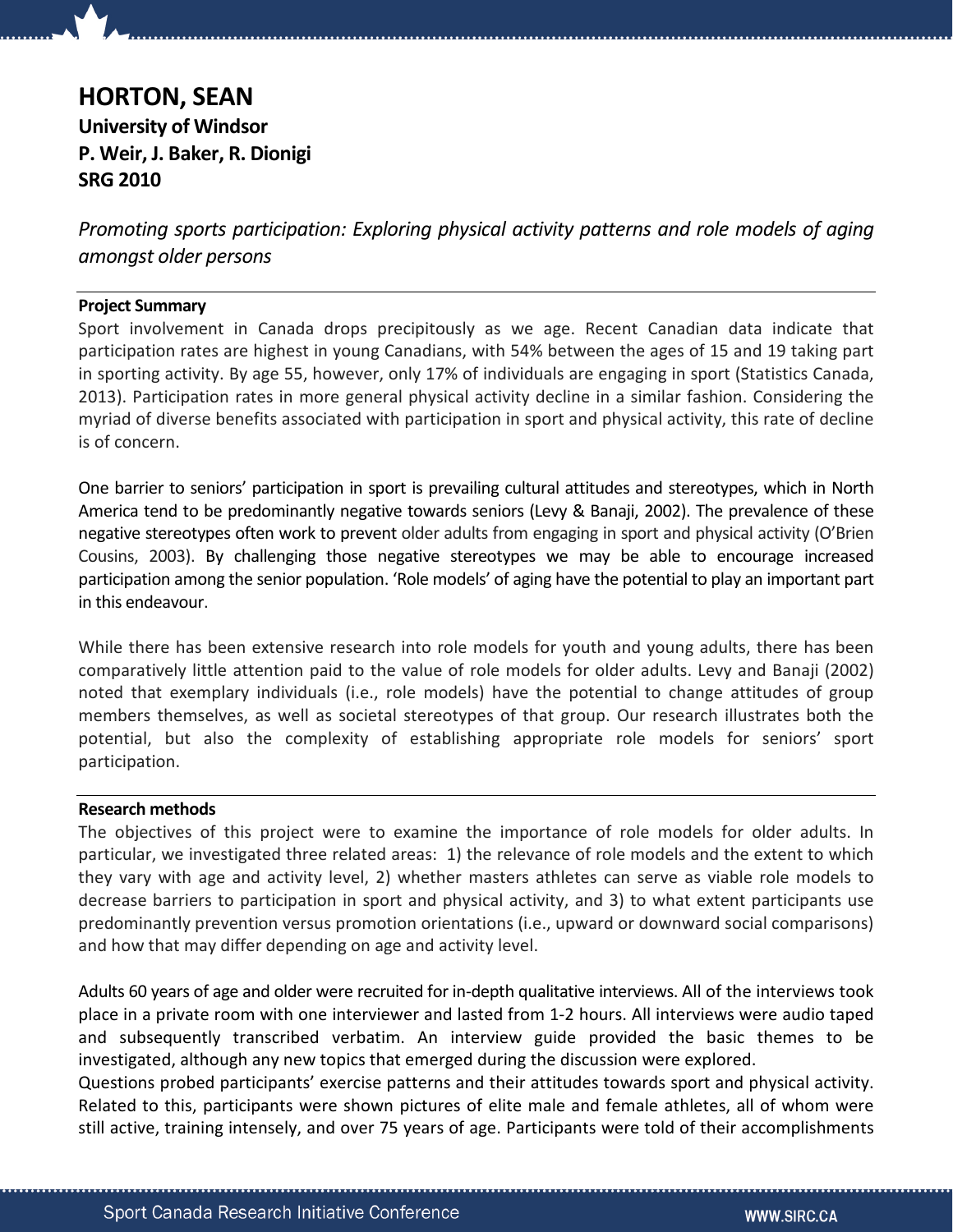and asked their opinions of both their athletic exploits and their exercise regime. Our objective was to gain further understanding and more in-depth knowledge of how participants reacted to an exercise 'role model'.

#### Research results

Previous researchers (i.e., Lockwood et al., 2005) have maintained that designing more effective interventions for seniors revolves around gaining a greater understanding of how health-related exemplars (or 'role models') can motivate this population.

Our results suggest that seniors often have someone in their lives who represents what it means to age successfully. Generally, this is an individual older than themselves, active, vigorous, and illustrative of the high quality of life that is possible into a very late age. Importantly, these individuals provide a direct contrast to the most negative stereotypes of aging.

While participants had distinct role models of successful aging, their reaction to the photos of elite older athletes was more equivocal, and depended in part on their current physical activity level. Those who were already active in their daily lives were more likely to see elite older athletes as an inspiration and as viable role models. Those who were less active, however, found these elite athletes less appealing as role models. While there were exceptions to this general trend (i.e., inactive seniors who found the elite senior athletes inspirational, and active seniors who did not) the general trend indicated that elite athletes may only provide inspiration for those who are already active.

Of interest is the fact that masters athletes often see themselves as role models, for those their own age and/or younger generations. At the same time, when discussing the lack of sport or exercise involvement of so many in their peer group, there is a moralizing component, in which a sedentary existence is denigrated to a certain extent.

Importantly, notions of 'successful aging' varied considerably amongst all the participants. These included physical health and well-being, but also social, psychological, and spiritual success, the definitions of which did not always conform to academic or biomedical descriptions of aging successfully. Seniors are not a monolithic group, and policymakers may need varying strategies to promote sport participation in this cohort.

#### Policy implications

Policy implications of this work in the sport and aging field include: (a) guiding the design of information for seniors about the various ways later life can be experienced and perceived, and (b) informing sport and health promotion practices for older people, Senior is not a monolithic term. Sport and more general health promotion messages and/or interventions need to account for the complexity with which older people view successful aging and healthy living. Seniors will respond to promotional initiatives in multi-faceted ways. For example, while a number of seniors will find images of elite older athletes inspirational, others will find such images intimidating, which may turn them off sport. Often seniors' reactions will be influenced by their own level of physical activity, and what they deem to be possible in later life. This undoubtedly makes interventions more challenging, as they need to account for significant diversity within this particular cohort. However, the more those messages are tailored to meet the needs of this diverse group, the more success such interventions are likely to have.

#### Next steps